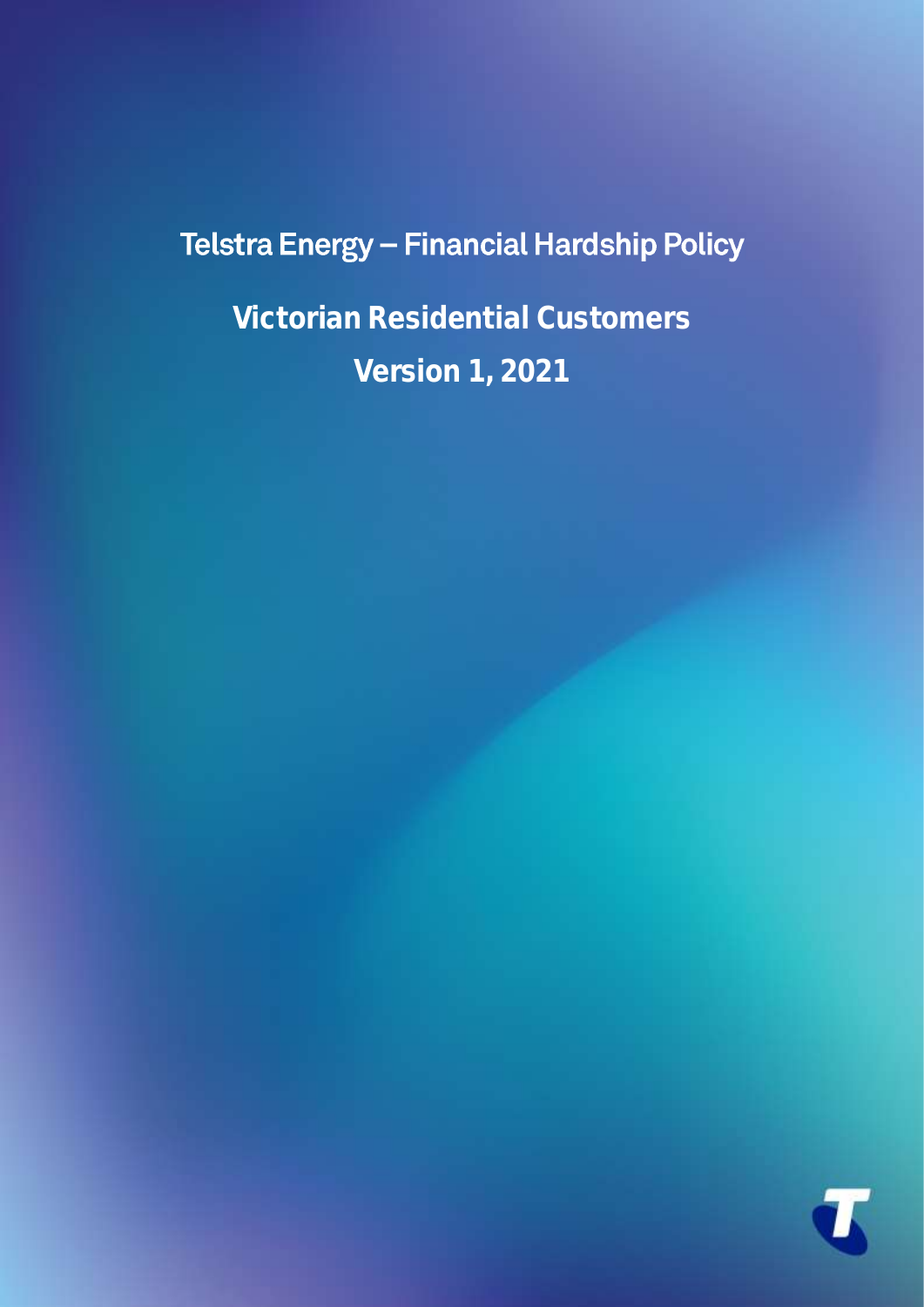### Contents

| 1              |                                                                             |  |
|----------------|-----------------------------------------------------------------------------|--|
| $\overline{2}$ |                                                                             |  |
| 3              |                                                                             |  |
| $\overline{4}$ |                                                                             |  |
| 5              |                                                                             |  |
| 6              |                                                                             |  |
| 7              | What to expect when we reach an agreement about your payment arrangement  5 |  |
| 8              |                                                                             |  |
| 9              |                                                                             |  |
| 10             |                                                                             |  |
| 11             |                                                                             |  |
| 12             |                                                                             |  |
| 13             |                                                                             |  |
| 14             |                                                                             |  |
| 15             |                                                                             |  |
| 16             |                                                                             |  |
| 17             |                                                                             |  |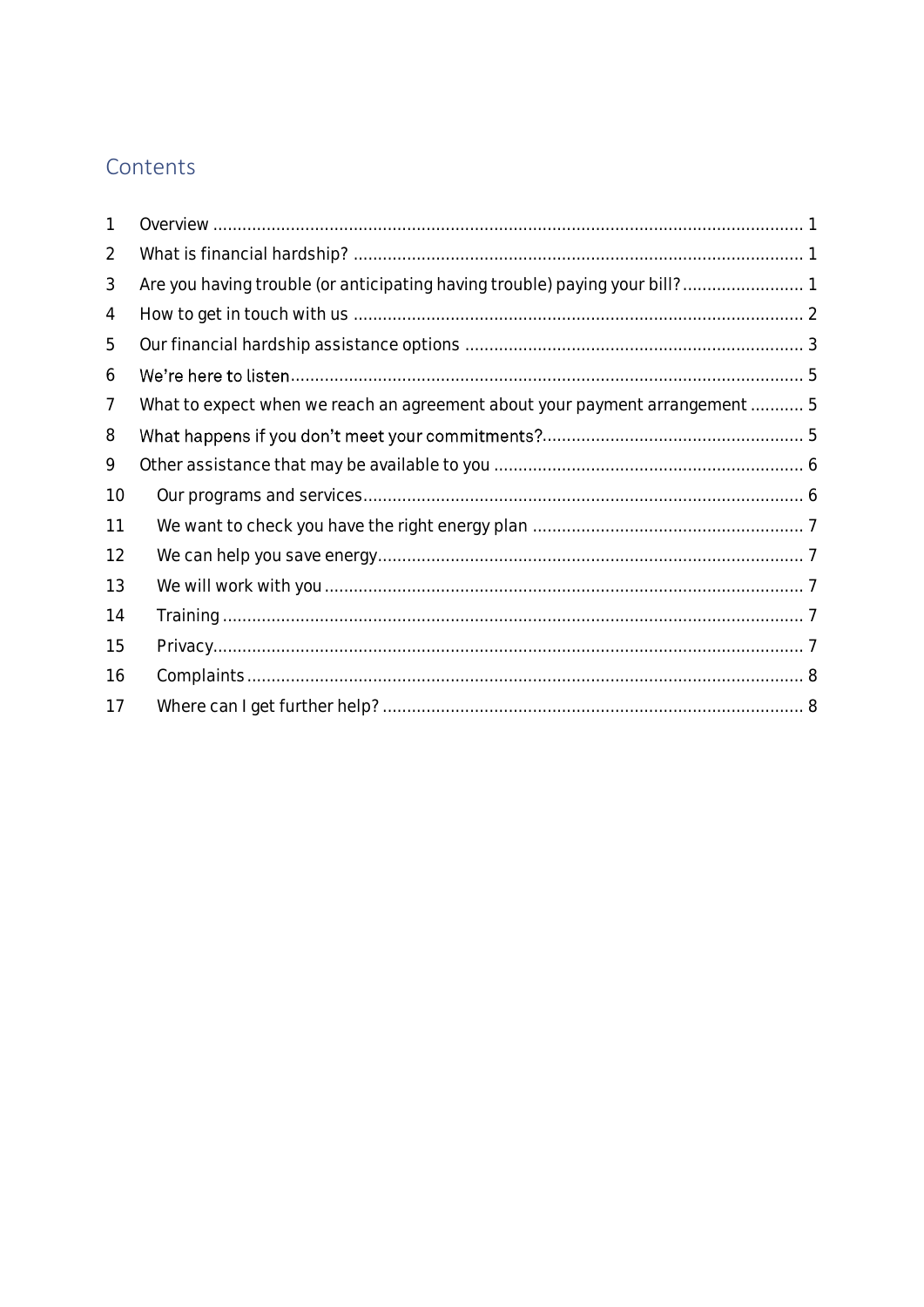### <span id="page-2-0"></span>**1 Overview**

At Telstra, we are committed to helping our customers experiencing financial hardship to stay connected. This policy applies to all residential customers living in Victoria who are finding it hard to pay their energy bills.

We will work with you to help you respond to financial hardship, whether that financial hardship is temporary or long term.

If you are experiencing financial hardship, you are entitled to receive assistance from us.

We recognise that energy (whether it is electricity and/or gas) is an essential service and we are here to help you. The assistance we provide will be customised to fit your particular circumstances.

We have developed this hardship policy in accordance with the following:

- Energy Retail Code
- Electricity Industry Act 2000 (Vic)
- Gas Industry Act 2001 (Vic)

This policy comes into effect as soon as practicable, and no later than seven days, after approval by the Essential Services Commission.

### <span id="page-2-1"></span>**2 What is financial hardship?**

Financial hardship is when something happens in your life that may affect your ability to pay for your services for an ongoing period. The effects of financial hardship are unique to you. With appropriate help from Telstra, you may be able to get back on track over the short, medium or long term.

### <span id="page-2-2"></span>**3 Are you having trouble (or anticipating having trouble) paying your bill?**

If you are struggling financially, contact us either personally or through a third party (such as a financial counsellor or welfare agency) to discuss how we can help you with your energy needs and provide you with support through our hardship assistance programs.

Examples of causes of financial hardship include because:

- You've lost your job
- You've been unwell
- There was a death in the family
- You are impacted by domestic or family violence
- You are impacted by a natural disaster (such as a fire, flood or drought)

There may be other reasons why you can't pay your bill, so the sooner you contact us, the sooner we'll be able to help you.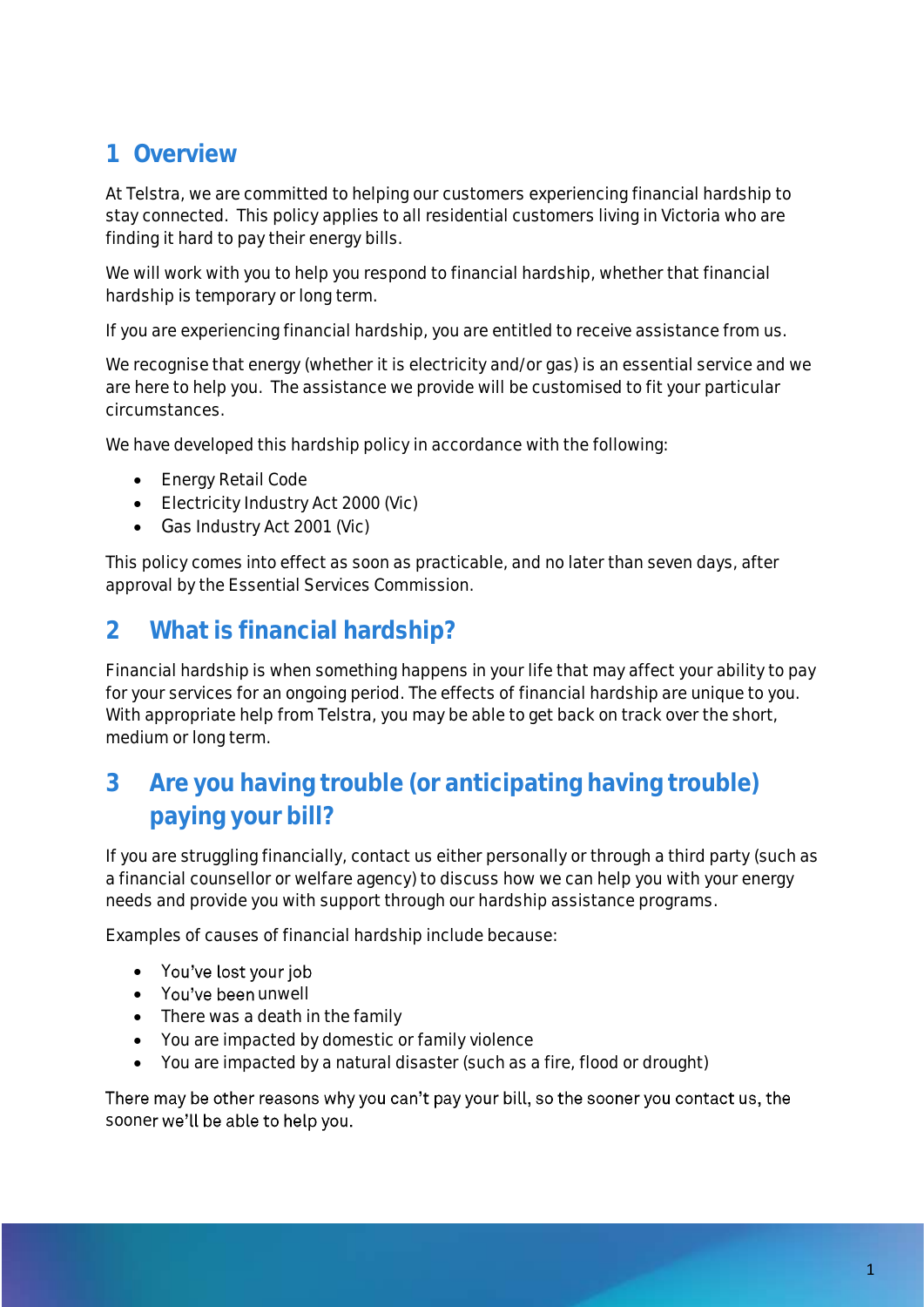Sometimes we can see that you may need some help based on the information we have about you and your payments. Some ways we can identify this is if you have a history of late payments, broken payment arrangements, requested payment extensions, have received disconnection warnings or been disconnected for non-payment. We may contact you to confirm whether you are experiencing financial hardship and discuss what options are available to you on a case-by-case basis.

### <span id="page-3-0"></span>**4 How to get in touch with us**

You can reach us at any time by:

- Chatting with us after logging into the My Telstra mobile app
- Accessing tools through [www.telstra.com/hardship](http://www.telstra.com/hardship)
- Calling us on 132 200 and say "help to pay my bill"
- If you speak a language other than English, calling the Telstra Multilingual Service on 1800 241 600 (Monday - Friday, 8am-6pm AEST)

**Some things to consider before you contact us**

We have outlined below some of the ways we may be able to help you if you are experiencing financial hardship.

Before you contact us, think about which one might be best for you. If you think paying your bill by regular instalments would help you manage your situation, work out how much you can afford to pay and why. We will all then be in a better position to work out a solution that meets your needs.

**We may ask you for some information**

To help us work out how best to support you and what options might help you the most, we may ask you some questions about your situation including information about your financial circumstances and what services you need from us. For example, where the financial difficulty is longer term, we may ask you to provide supporting documents so that we can work out the best option for you e.g. paying your bill in equal amounts for up to 2 years. If this is the case, we'll let you know.

You may not feel comfortable sharing that information with  $us - that's$  okay, we will still assist you as best we can and provide you with information on all the assistance options available so that you can let us know if you want to take up any of these options.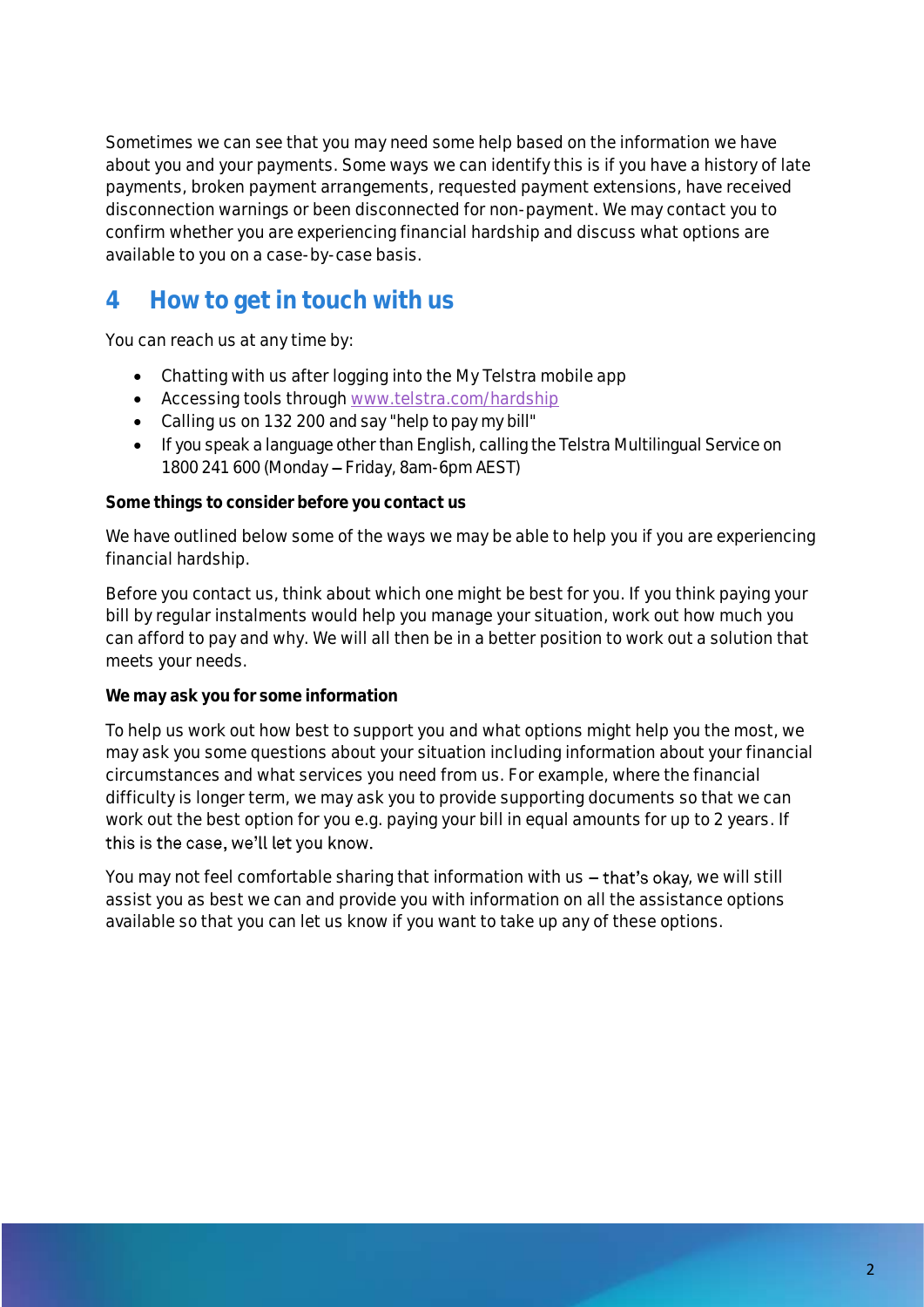### <span id="page-4-0"></span>**5 Our financial hardship assistance options**

If you are experiencing financial hardship, you are entitled to receive assistance from us.

We provide two forms of assistance if you are experiencing (or anticipate that you will experience) financial hardship:

- Standard assistance you can ask us for standard assistance regardless of whether you owe us any outstanding amounts; and
- Tailored assistance you can ask us for tailored assistance if you have missed the pay-by-date of your bill.

Both forms of assistance we offer include payment arrangements to help you pay any amount you owe us in a way that works for you. If your repayment of an overdue bill is not on hold, you can let us know if you want to enter into a payment arrangement that suits your particular situation. A payment arrangement:

- Provides for you making payments of an equal amount at regular intervals (up to 1 month e.g. weekly, fortnightly, monthly)
- Results in you being able to fully repay the outstanding amount within 2 years
- Provides for you to make payments for ongoing energy use and repayment of the outstanding amount
- Is based on a reasonable forecast of your energy use over the next 12 months

We can help you with developing a payment arrangement that works for you and/or you can propose a payment arrangement that meets the above requirements.

When we accept your proposed payment arrangement or agree on one together, we will send you a written schedule of payments which sets out:

- The total number of payments to be made to pay the outstanding balance
- The period of which the payments are to be made
- The date by which each payment can be made
- The amount of each payment

We will contact you if you have not paid your bill by the pay-by-date and you owe us more than \$55 (including GST). We will contact you within 21 business days after the pay-by-date to provide you with information about the assistance you are entitled to and how you can access it. If you have asked for information, or we have otherwise provided you with information on the assistance we provide, you have six (6) business days to consider the information and let us know if you want to take up any of the options. You can also contact us if you need more time to consider the information we've provided to you.

If you are receiving assistance from us for financial hardship, we will not start or continue any debt recovery action against you or disconnect you if you are adhering to the terms of that assistance.

More information about these two forms of assistance is below.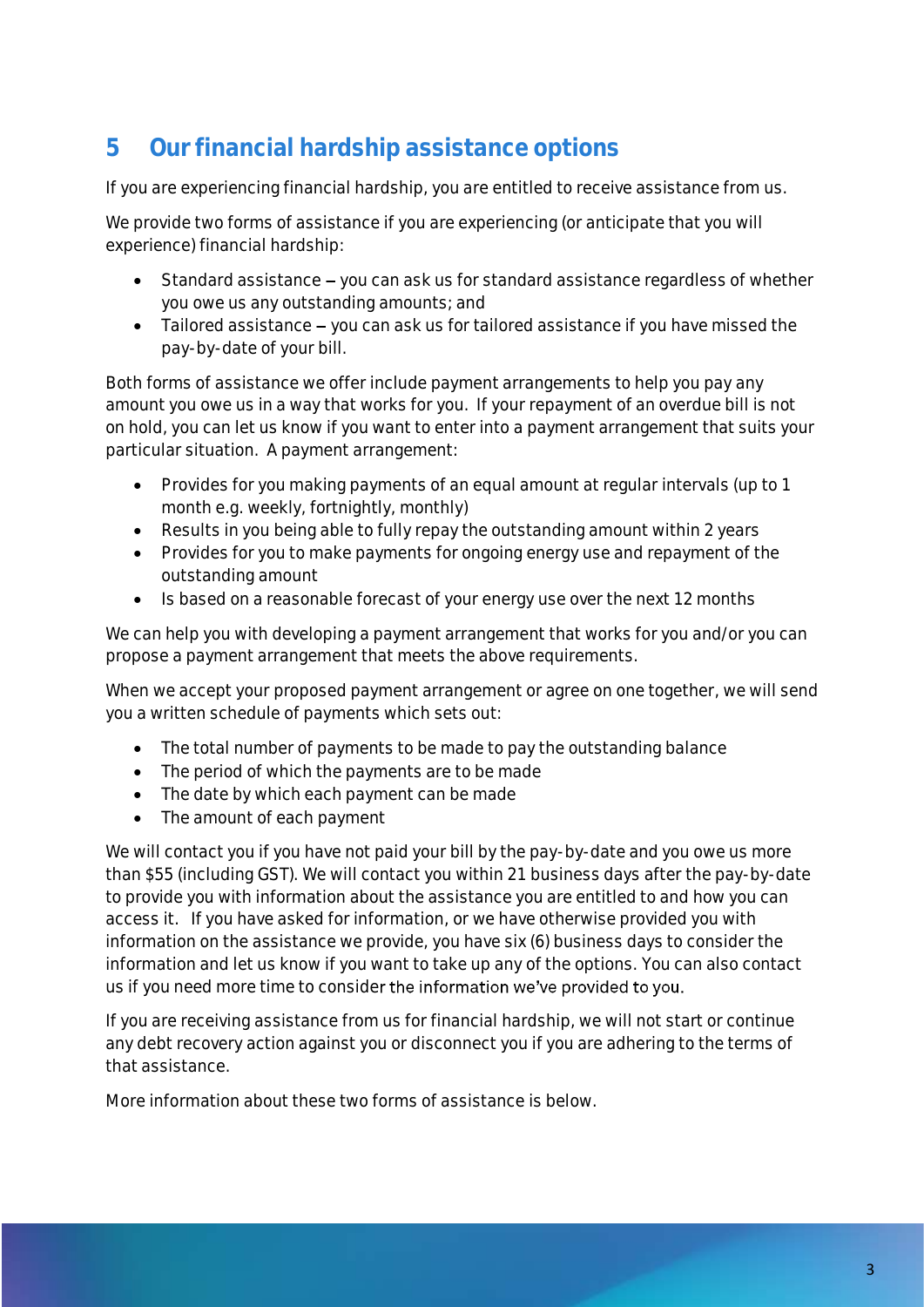**We provide standard assistance**

We provide standard assistance to all our customers to help them avoid getting into arrears. The following ways may help you manage your financial situation:

- a) Paying your bill in equal amounts for up to 2 years
- b) Changing the frequency you pay your bill (for example, weekly, fortnightly, or monthly)
- c) Delaying payment on your bill to the next billing cycle (available once in any 12 month period)

If you want to take up any of these options, you can message us through the My Telstra app, submit an application through Telstra.com for us to call you or call us and we'll help you set up your preferred payment arrangement.

**We also provide tailored assistance** 

We also provide tailored assistance if you are in arrears (you have an outstanding bill). Tailored assistance can consist of the following depending on your particular circumstances:

- a) Offering you an option to make regular repayments at weekly, fortnightly or monthly intervals for up to 2 years
- b) Providing you with advice about other options to help you repay the outstanding amount
- c) Providing you with specific advice about the likely cost of your future energy use and how you can lower this
- d) Providing you with specific advice about any government and non-government assistance that may be available to help you meet your energy costs
- e) Providing you with practical help so you can lower your energy costs, for example:
	- what Telstra Energy Plan could help you lower your energy costs
	- practical assistance such as energy efficiency tips to help you lower your energy costs
	- information about how you are progressing towards lowering your energy costs at regular intervals so you can assess your progress.
- f) Placing the outstanding amount on hold for at least 6 months and allowing you to pay less than the full cost of your ongoing energy use during those 6 months while you work to lower the cost of your energy use. This period can be extended if it assists you to continue to lower your energy use and cost.

Practical assistance will vary depending on your particular circumstances. We can offer assistance in facilitating the audit of your energy usage to assess how you can reduce energy consumption and save energy costs. In certain cases, we or our partner services will arrange for an auditor to conduct this service and we may cover some or all of the cost of the energy audit depending on your circumstances.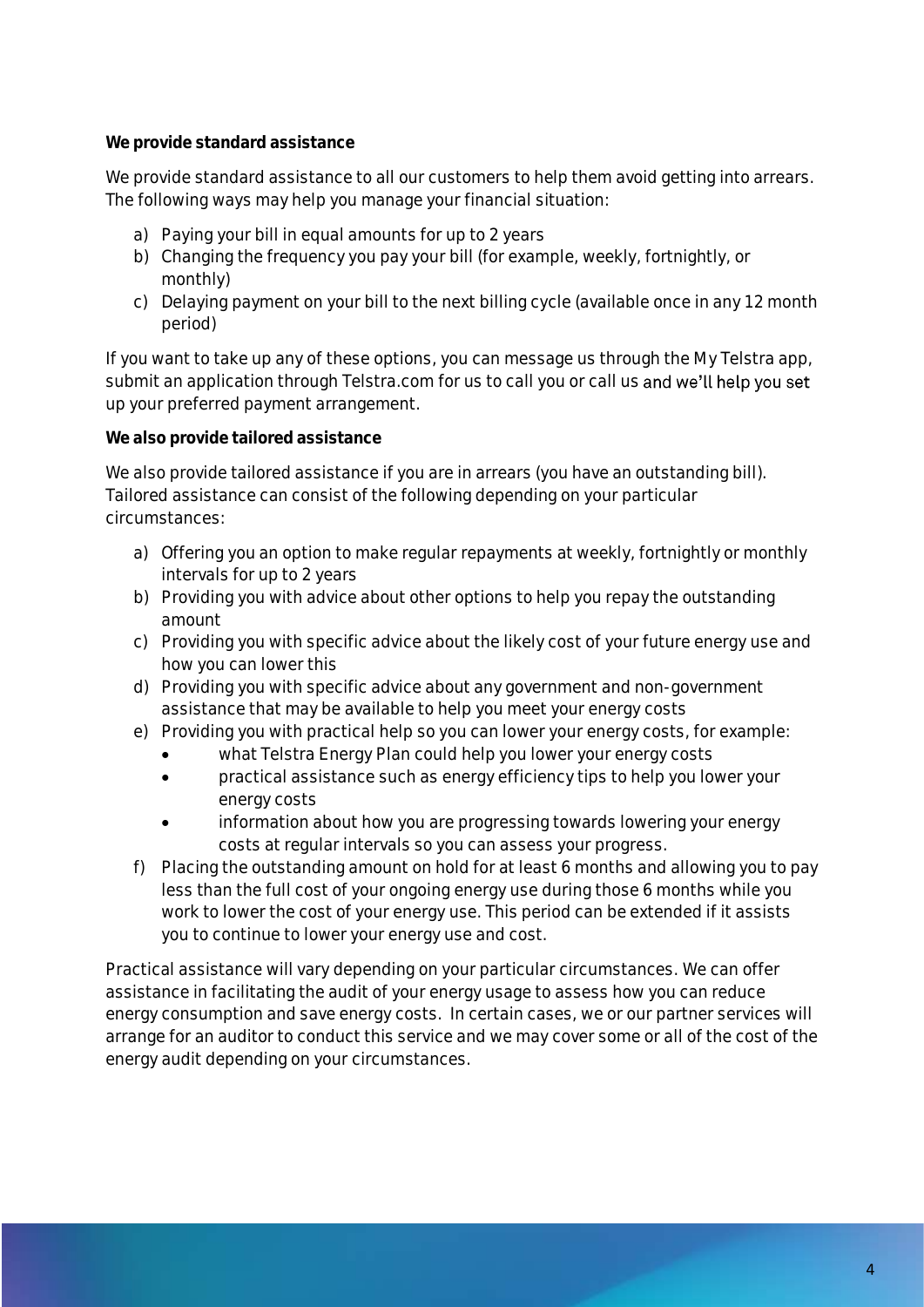If you need help with replacing electrical equipment or gas appliances, let us know and we can help you or refer you to our partner businesses in Victoria who can provide you with flexible options for purchasing or supplying those replacements.

If you need any of the above tailored assistance, you can get in touch with us and we'll work with you to help you pay your outstanding bills.

**Our payment options** 

We offer payment options, including direct debit and credit card.

In addition to these methods, you can pay via Centrepay if you're eligible.

If you receive any Centrelink benefits or allowances, you can choose to pay via Centrepay which will automatically deduct from your payments any Centrelink benefits or allowances put towards your energy account.

For more information about eligibility for Centrelink benefits including Centrepay, please visit [www.centrelink.gov.au.](http://www.centrelink.gov.au/)

#### <span id="page-6-0"></span>We're here to listen **6**

If you let us know that you need help to pay your bills, we will aim to get back to you with the available options within five business days. If you asked us for a specific arrangement, we will try to accommodate your request but if we can't, we will let you know why and provide you with alternative options. If we need more information, we will let you know what information we need and why.

### <span id="page-6-1"></span>**7 What to expect when we reach an agreement about your payment arrangement**

When we reach agreement on your payment arrangement, we'll confirm the details with you in writing (for example, by email) so that it's clear what has been agreed. It's important that you make every effort to meet the agreed commitments and let us know as soon as possible if your circumstances change.

### <span id="page-6-2"></span>8 What happens if you **don't** meet your commitments?

If you haven't already let us know and you don't comply with your payment arrangement (for example, if you don't make a payment of an instalment amount on an agreed date), we will contact you to discuss your options and revise your payment arrangement.

If you don't work with us to revise your payment arrangement and you refuse or fail to take steps to repay the outstanding amount, we may choose not to provide you with our continued assistance. At this point, we may arrange for your de-energisation or start or continue debt recovery proceedings against you.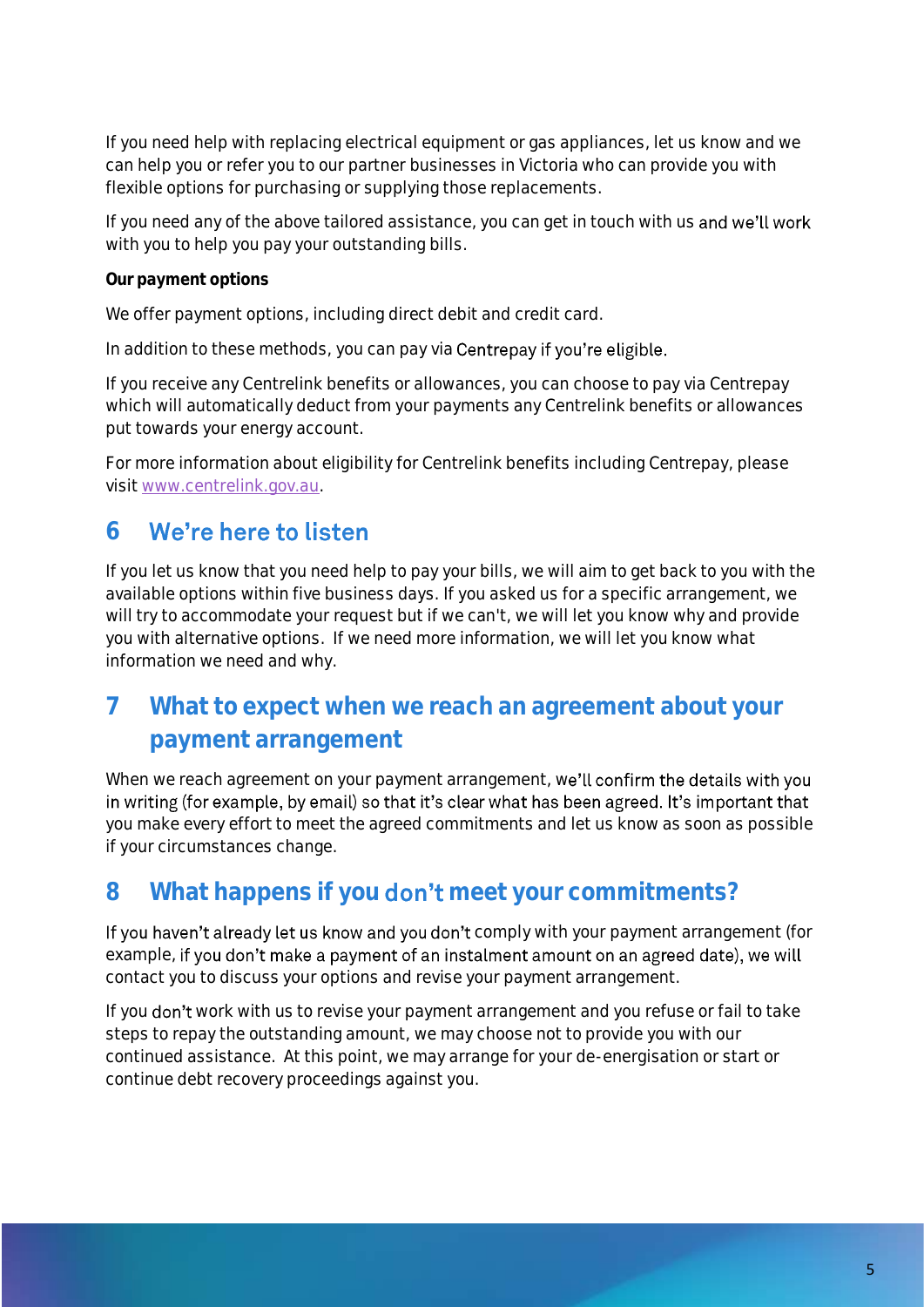### <span id="page-7-0"></span>**9 Other assistance that may be available to you**

**Government assistance and concessions**

You may be eligible for relief grants from the Victorian Government to pay overdue energy bills if you have one of the following concession cards:

- Pensioner Concession Card
- Health Care Card
- Veterans' Affairs Gold Card

If you don't have one of these cards but are part of a low-income household, you may also be able to apply.

Grants are available to both renters and homeowners.

The utility relief grant scheme provides help to customers to pay a mains electricity or gas bill that is overdue due to a temporary financial crisis. The scheme is administered by the Victorian Government's Department of Families, Fairness and Housing.

If you are eligible and would like our help to submit an application, we will support you to complete and submit the application.

For more information on the utility relief grant scheme and the assistance provided by the Victorian Government, visit https://services.dffh.vic.gov.au.

### **Financial counselling**

If you require professional financial help, there are several organisations that offer free of charge financial counselling advice. You can talk to a Financial Counsellor from anywhere in Australia by calling 1800 007 007 (Monday to Friday 9.30 am  $-$  4.30 pm). This number will connect you to the relevant support services in your State or Territory. You can also visit the National Debt Helplin[e www.ndh.org.au](http://www.ndh.org.au/) and speak to one of their financial counsellors on 1800 007 007.

### <span id="page-7-1"></span>**10 Our programs and services**

As a hardship customer, you can access a range of programs and services to help you:

- Telstra 'My Telstra' mobile app
- Telstra My Account
- Preferred payment options
- [www.telstra.com/hardship](http://www.telstra.com/hardship)

**What we will do:** 

We will consider your individual situation to find the right programs (e.g. concession programs) or services that meet your needs.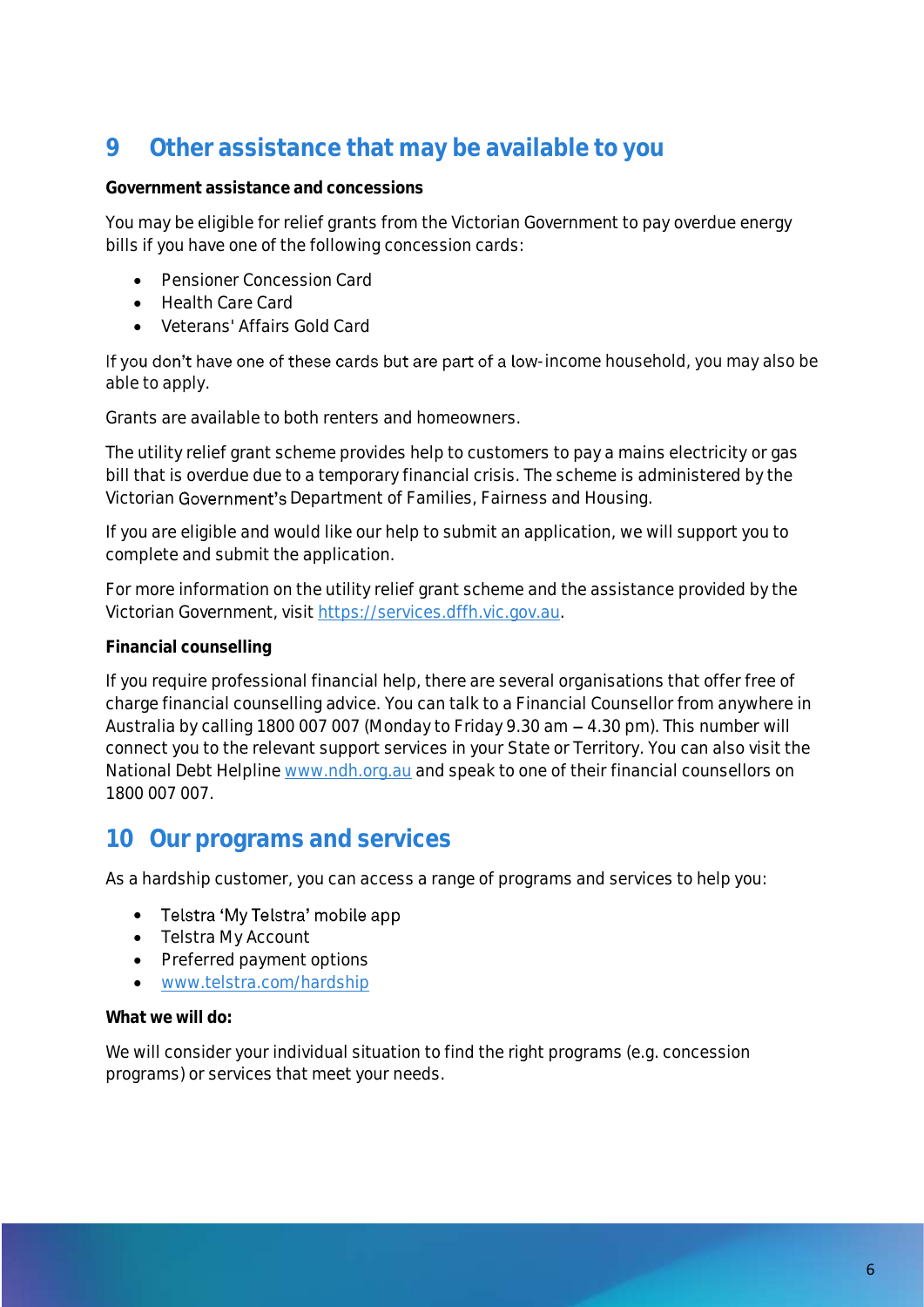## <span id="page-8-0"></span>**11 We want to check you have the right energy plan**

#### **What we will do**

When you join our hardship program, we will talk to you about your energy use and whether you are on the right plan.

If we think there is a better energy plan for you, we will:

- explain why the plan is better
- ask if you'd like to transfer to the new plan for free.

We will only talk to you about energy plans we can offer.

### <span id="page-8-1"></span>**12 We can help you save energy**

We can help you by monitoring your usage and letting you know if we see any unexpected spikes in usage or provide any other relevant information such as off-peak times to use your energy if possible.

**What we will do**

When you join our hardship program, we can give you tips to use less energy. This can be different depending on the state or territory you live in.

### <span id="page-8-2"></span>**13 We will work with you**

If you have joined our hardship program, we will not:

- charge late payment fees
- require a security deposit
- make changes to your plan without your agreement. For example, we will not put you on a shortened collection cycle unless you agree first.

### <span id="page-8-3"></span>**14 Training**

We are committed to ensuring our teams are trained and can support you appropriately if you are experiencing financial hardship.

### <span id="page-8-4"></span>**15 Privacy**

We are committed to protecting your privacy, keeping your information and ensuring the security of your data in accordance with *Privacy Act 1988* (Cth) and the Australian Privacy Principles.

For more information on how we collect use, store and disclose personal information, visit [https://www.telstra.com.au/privacy.](https://www.telstra.com.au/privacy/privacy-statement)